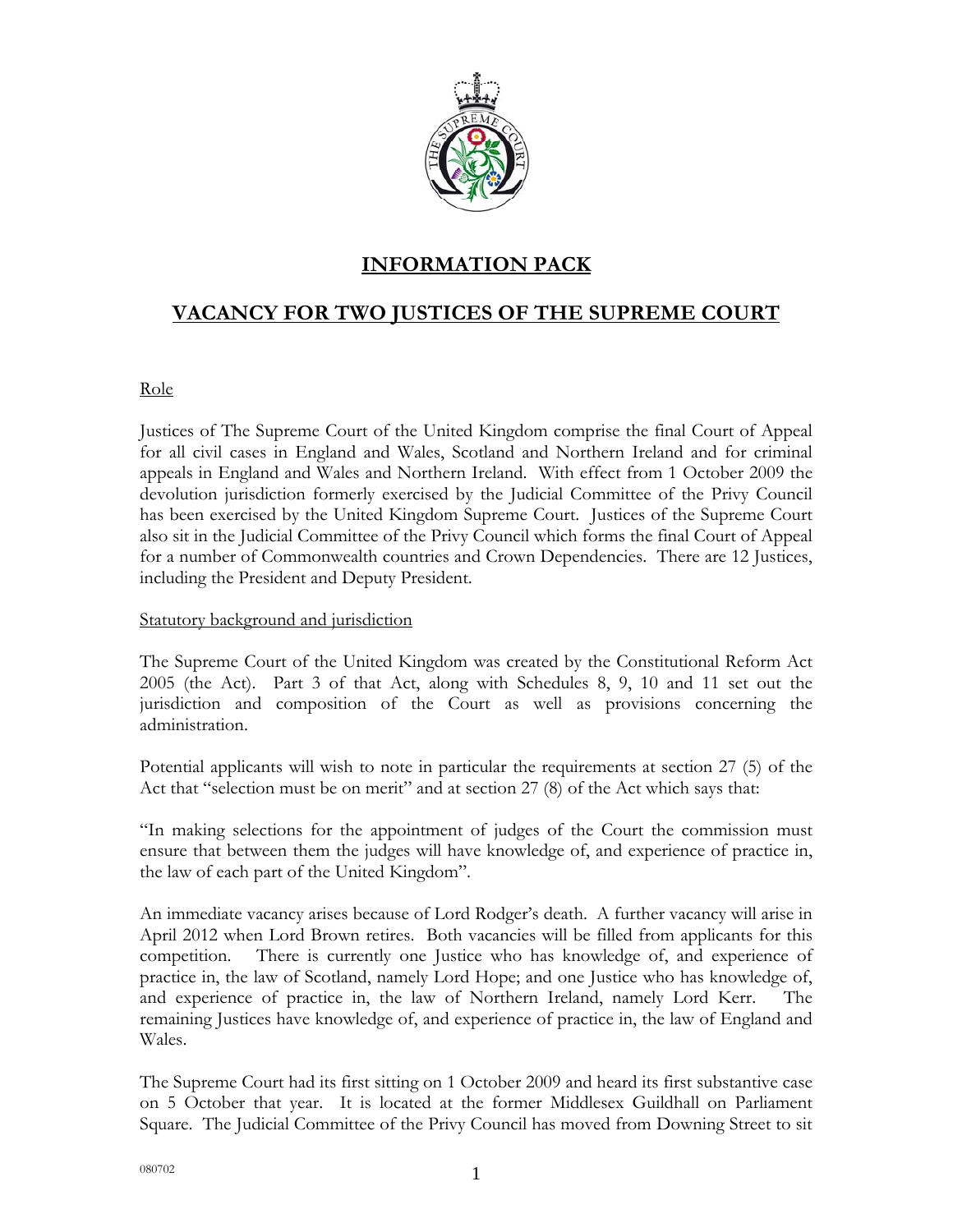

in the same building. The Court may, from time to time, choose to sit in other parts of the United Kingdom to hear particular cases. The Judicial Committee of the Privy Council occasionally sits outside the United Kingdom.

## Salary

Salary levels are set by the Senior Salaries Review Body. The current salary for a Justice of the Supreme Court is  $\text{\textsterling}206,\!857$ .

## Pension

Appointment as a Justice of the Supreme Court brings with it eligibility for the judicial pension scheme created under the Judicial Pensions and Retirement Act 1993. At present, contributions of 1.8% of salary up to the earnings cap (in  $2011/12$   $\neq$  129,600) are payable in respect of widows/widowers/registered civil partners and children's pensions. As part of reforms the government is introducing to public service pension schemes, contributions towards the cost of providing personal benefits will become payable from 1 April 2012. Further details of the contribution rate to be taken and any proposed further changes to the scheme will be published as soon as they are available.

For serving judges, who are already members of one of the judicial pension schemes, there may be some implications arising from a change of judicial office. This will depend on the individual circumstances and advice can be provided by the Judicial Reward and Pensions team in the Ministry of Justice.

## Eligibility

To be eligible for appointment you must meet the following requirements.

## Statutory requirement

Applicants must have held high judicial office for at least two years. ('High judicial office' is defined to include High Court Judges of England and Wales, and of Northern Ireland; Court of Appeal Judges of England and Wales, and of Northern Ireland; and Judges of the Court of Session.)

Alternatively, applicants must satisfy the judicial-appointment eligibility condition on a 15 year basis, or have been a qualifying practitioner for at least 15 years.

A person satisfies the judicial-appointment eligibility condition on a 15-year basis if he/she has been a solicitor of the senior courts of England and Wales, or barrister in England and Wales, for at least 15 years; and has been gaining experience in law during the postqualification period.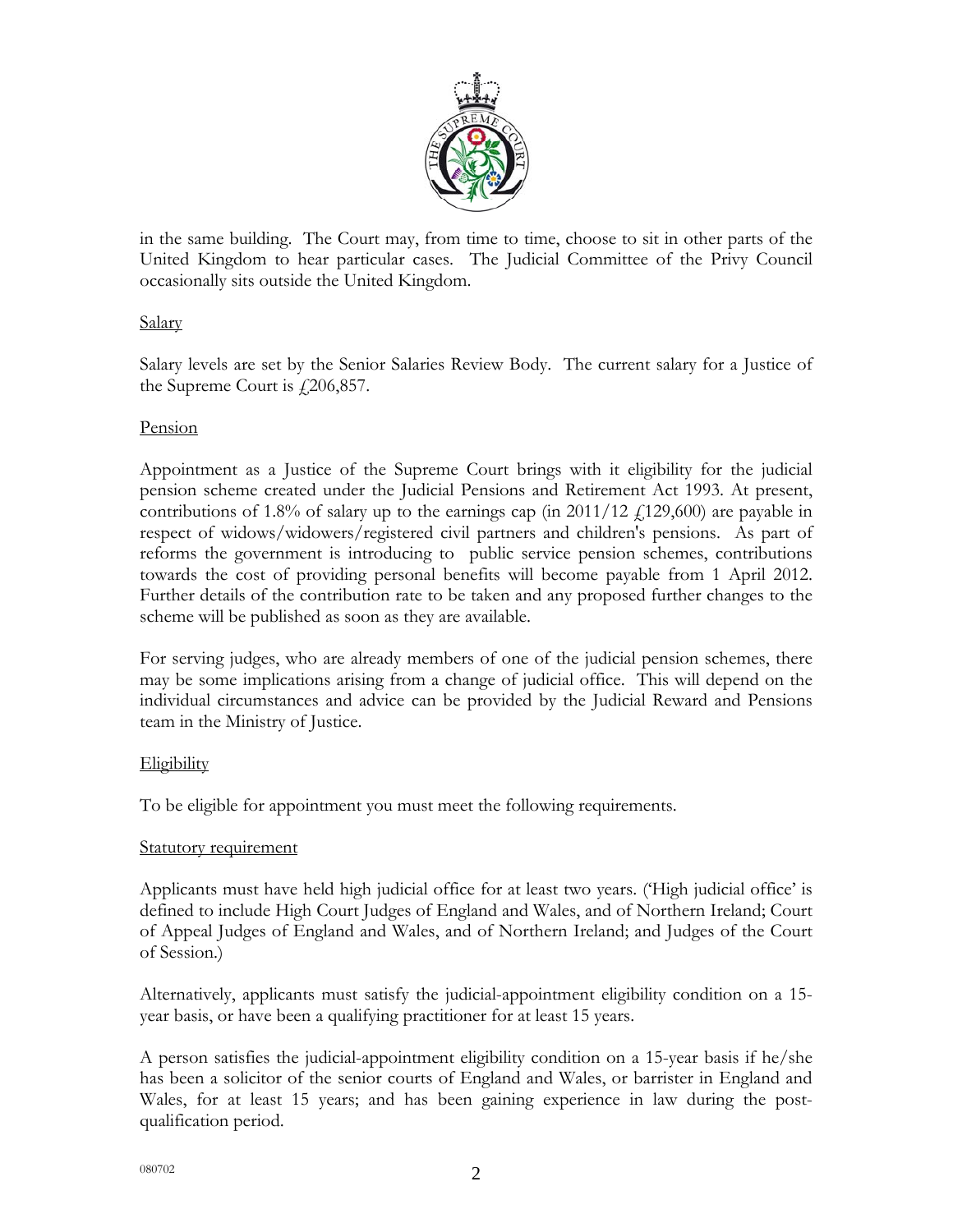

A person is a qualifying practitioner if he/she is an advocate in Scotland or a solicitor entitled to appear in the Court of Session and the High Court of Justiciary; or he is a member of the Bar of Northern Ireland or a solicitor of the Court of Judicature of Northern Ireland.

The meaning of "gaining experience in law" is set out in section 52(2) to (5) of the Tribunals, Courts and Enforcement Act 2007 and relates to a period engaged in law-related activities.

## Age

Subject to the statutory requirement above, there is no lower age limit for this appointment. A Judge of the Supreme Court is required to vacate his/her office on the day on which he/she attains the age of 70. A Judge of the Supreme Court who, immediately prior to his/her appointment, held another salaried judicial office to which he/she had been appointed prior to the commencement of the Judicial Pensions and Retirement Act 1993 (31 March 1995) will retain the compulsory retirement date applicable in the former office.

## **Disqualification**

You should note that the House of Commons Disqualification Act 1975 applies to this office.

## **Nationality**

You need to fulfil one of the following nationality requirements – you must:

- be a citizen of the United Kingdom;
- be a citizen of the Republic of Ireland;
- be a citizen of a Commonwealth country; or
- hold dual nationality, one of which falls in one of the above categories.

## **Health**

If recommended for appointment, you must be able to fulfil the duties of the judicial role to which you are appointed and you may be required to undergo a medical examination. Reasonable adjustments will be made if you have a disability under the meaning of the Equality Act 2010, as they are for serving judges who have such a disability.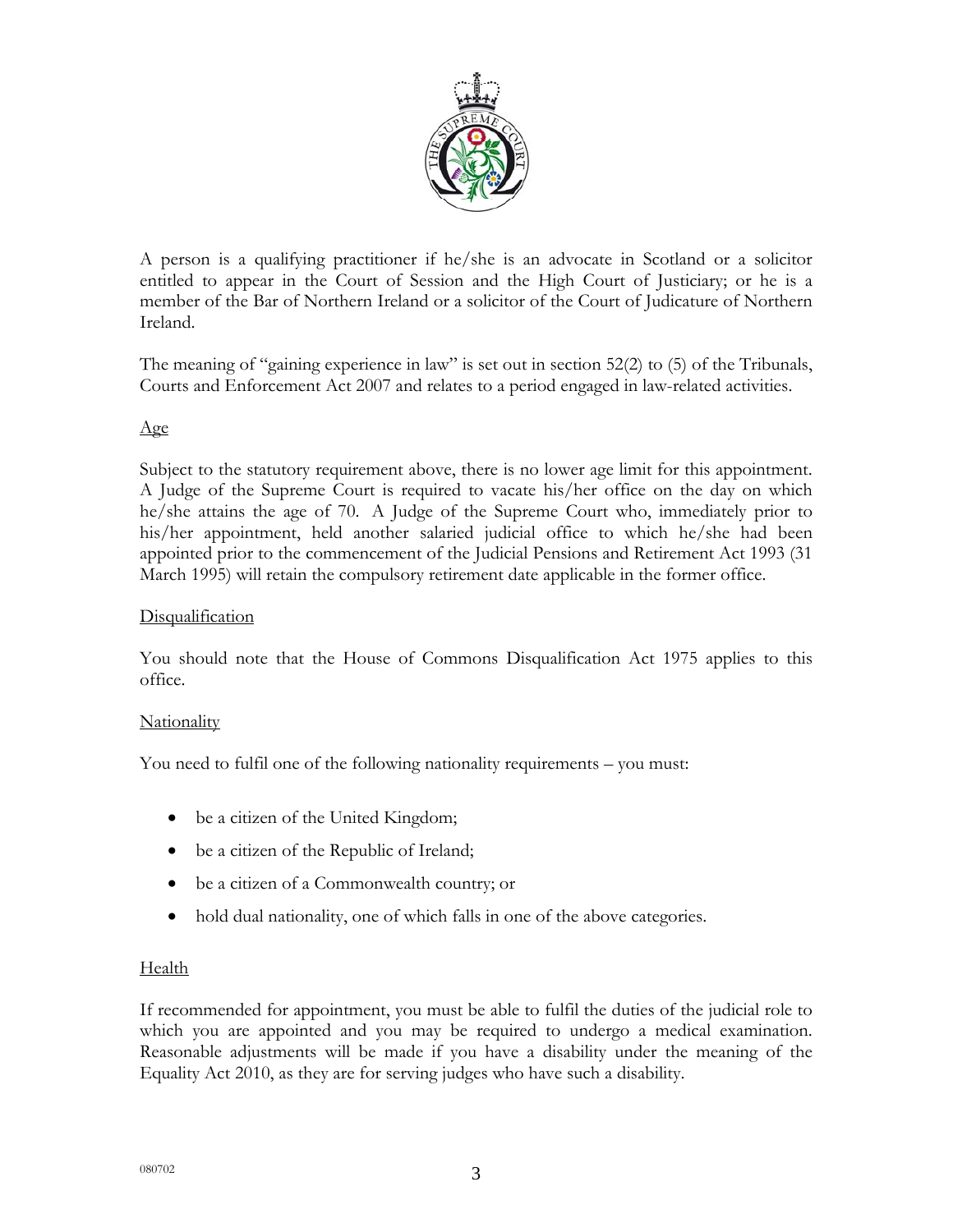

#### Criteria for appointment

The cases dealt with by the Supreme Court include the most complex in the courts of the United Kingdom and demand the deepest level of judicial knowledge and understanding, combined with the highest intellectual capacity. Successful candidates will have to demonstrate independence of mind and integrity and that they meet the criteria listed below TO AN EXCEPTIONAL DEGREE.

- Knowledge and experience of the law.
- Intellectual ability and interest in the law, with a significant capacity for analysing and exploring legal problems creatively and flexibly.
- Clarity of thought and expression, reflected particularly in written work.
- An ability to work under pressure and to produce work with reasonable expedition.

The successful candidates will also need to demonstrate the following qualities:

- Social awareness and understanding of the contemporary world.
- An ability to work with colleagues, respecting their views, but also being able to challenge and debate in a constructive way.
- A willingness to participate in the wider representational role of a Supreme Court Justice, for example, delivering lectures, participating in conferences, and talking to students and other groups.
- Vision, coupled with an appreciation of the role of the Court in contributing to the development of the law.

In considering these qualities, the commission will have regard to the background and experience of the candidates.

## The Selection Process

Applications should be returned by 5pm on Monday 19 September to Jenny Rowe at the address given at the end of this pack. Applicants will need to provide a letter with evidence to support how they meet each of the criteria and qualities set out above and a short CV. Serving judges should submit copies of <u>three judgments only</u> which they believe demonstrate their judicial qualities, and explaining why. Other applicants should submit copies of articles, opinions or other relevant material for the selection commission's attention. Applicants should also provide the names of up to two referees who can comment on how they meet the criteria set out above. (References are likely to be of most assistance to the selection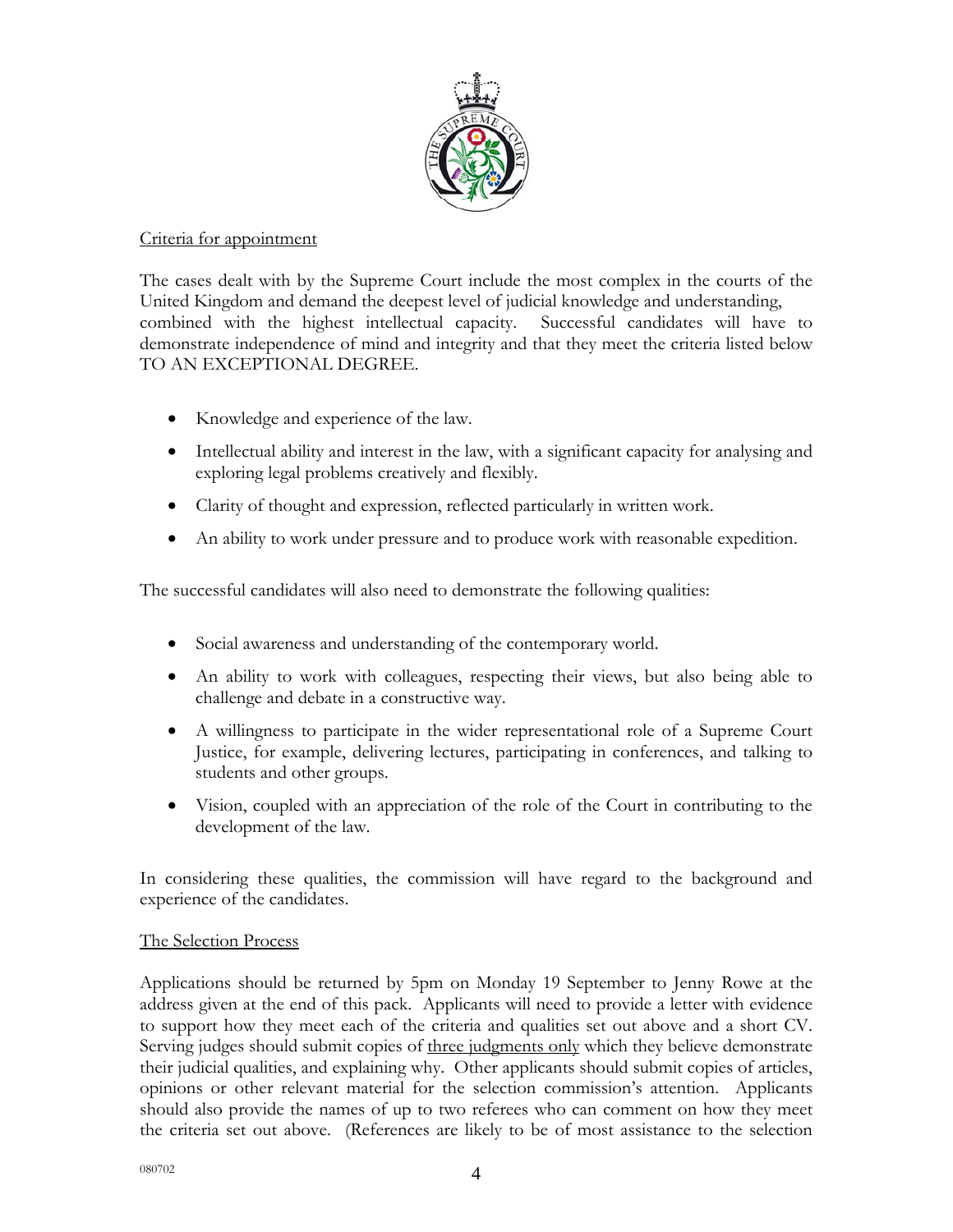

commission if they cover areas not likely to be known to the statutory consultees.) Applicants are also asked to complete a diversity and equality questionnaire, which is **attached** to this pack.

The commission may carry out an initial long-listing exercise before undertaking the statutory consultations set out under section 27 of the Constitutional Reform Act. Shortlisting is likely to take place in mid-late October. In undertaking the short-listing and final selection the panel will have regard to the requirements at section 27 (5) to (10) of the Act as well as the degree to which applicants meet the criteria set out in this pack. The full range of available evidence will be taken into account in making the short-listing decision. The commission may also undertake other consultations as it deems appropriate.

The leading candidates will be invited to meet the commission before the final decision is made and interviews will take place in the week beginning 7 November. Candidates invited to interview will be asked to make a short presentation on a topic to be advised.

Applicants should note that the statutory consultation process is lengthy and that the final outcome of the competition is unlikely to be known before the end of 2011.

| <b>Lord Phillips</b>        | President                                                               |
|-----------------------------|-------------------------------------------------------------------------|
| Lord Hope                   | <b>Deputy President</b>                                                 |
| <b>Lord Justice Coghlin</b> | <b>Judicial Appointments Commission for</b><br><b>Northern Ireland</b>  |
| <b>Sir Muir Russell KCB</b> | <b>Judicial Appointments Board for</b><br>Scotland                      |
| <b>Christopher Stephens</b> | <b>Judicial Appointments Commission for</b><br><b>England and Wales</b> |

The selection commission comprises: